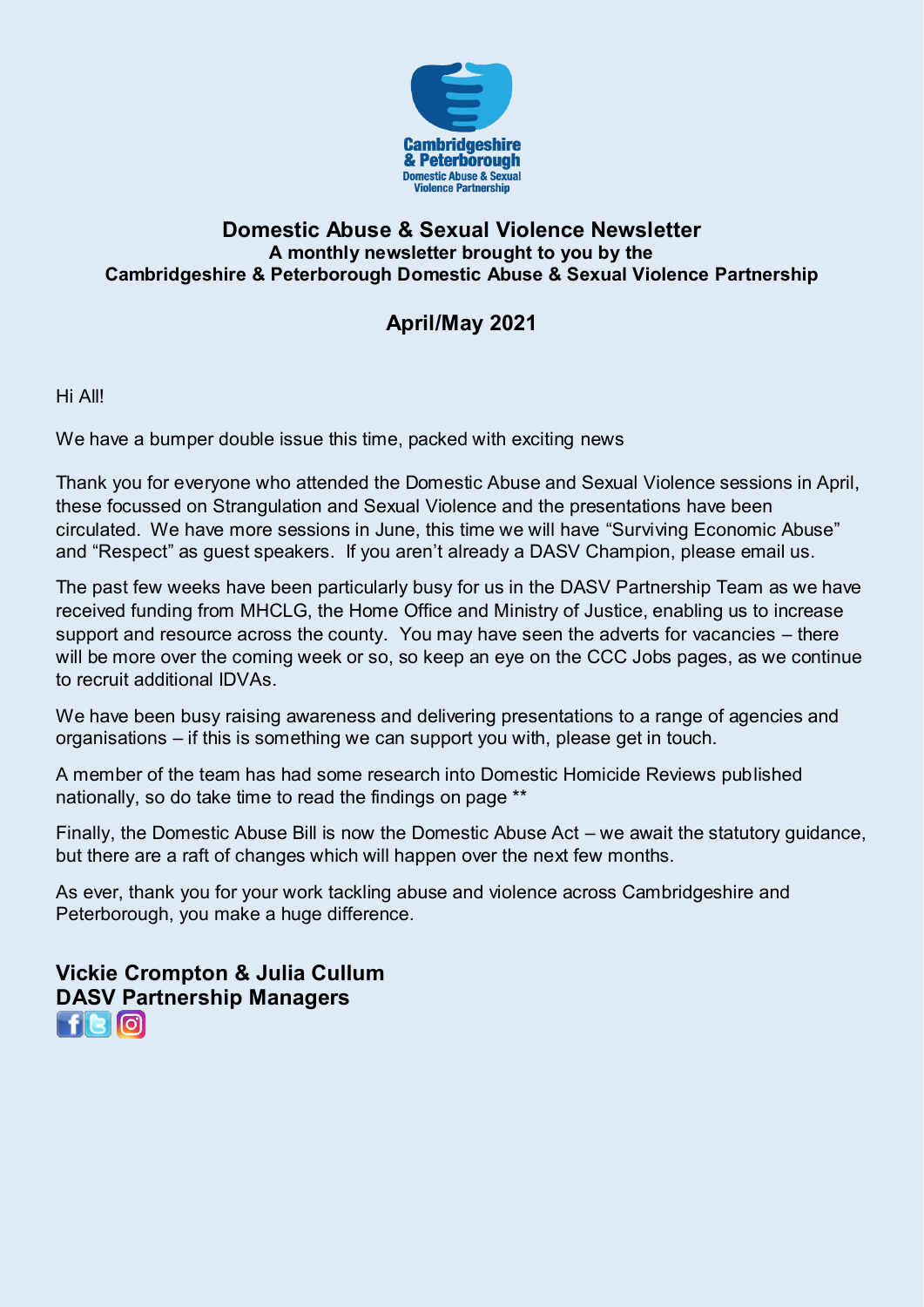### **DASV Champions Sessions - Economic Abuse & Male Victims**

Due to availability of speakers, our next DASV Champions sessions will be held in June, rather than July as normal.

Dates for the sessions are below – please email [DASVChampions@cambridgeshire.gov.uk](mailto:DASVChampions@cambridgeshire.gov.uk) to book a place.

All sessions will be held over TEAMS and a link will be sent out about a week before each meeting.

 $10^{th}$  June,  $10.00 - 11.30$ 

 $15^{th}$  June,  $14.00 - 15.30$ 

 $23^{\text{rd}}$  June, 12.00 - 13.30

### **DA and Pets**

Alpha Vesta are offering a new 1 hr Awareness Session on Domestic Abuse and Pets.

The aim of this session is to raise awareness of the correlation between domestic abuse and the abuse of pets who are also members of that former or current family dynamic. It forms part of a suite of additional enhanced sessions on the additional layers that sit in and around domestic abuse and interact with it in a dynamic way.

[https://www.eventbrite.co.uk/e/domestic-abuse-and-pets-1-hr-awareness-session-tickets-](https://www.eventbrite.co.uk/e/domestic-abuse-and-pets-1-hr-awareness-session-tickets-145339617709)[145339617709](https://www.eventbrite.co.uk/e/domestic-abuse-and-pets-1-hr-awareness-session-tickets-145339617709)

The DASV Partnership also have a presentation on our website from Dog's Trust about the links between domestic abuse and Pets [Welcome to Cambridgeshire DASV Partnership](https://www.cambsdasv.org.uk/website/training_presentations_for_professionals/502658)  [\(cambsdasv.org.uk\)](https://www.cambsdasv.org.uk/website/training_presentations_for_professionals/502658)

In March, Dog's Trust extended their Domestic Abuse Pet Fostering scheme into Cambridgeshire and some positive feedback has come in -

"I referred a client & her animal to the dog's trust foster service - The Freedom Programme. The application was a success, and my client is now safe in temporary accommodation and her beloved dog is in foster care, she is safe in the knowledge that her dog will be well looked after, and she will get him back once she is in more secure, permanent housing. Knowing her dog is safe will give her the emotional strength to continue her journey, allowing her to focus on herself.

The process was really straightforward (i dealt with lady called Sarah, who was really understanding and knowledgeable) and very re-assuring for my client."

For information about the Dog's Trust fostering scheme, please see [www.dogstrustfreedomproject.org.uk](http://www.dogstrustfreedomproject.org.uk/)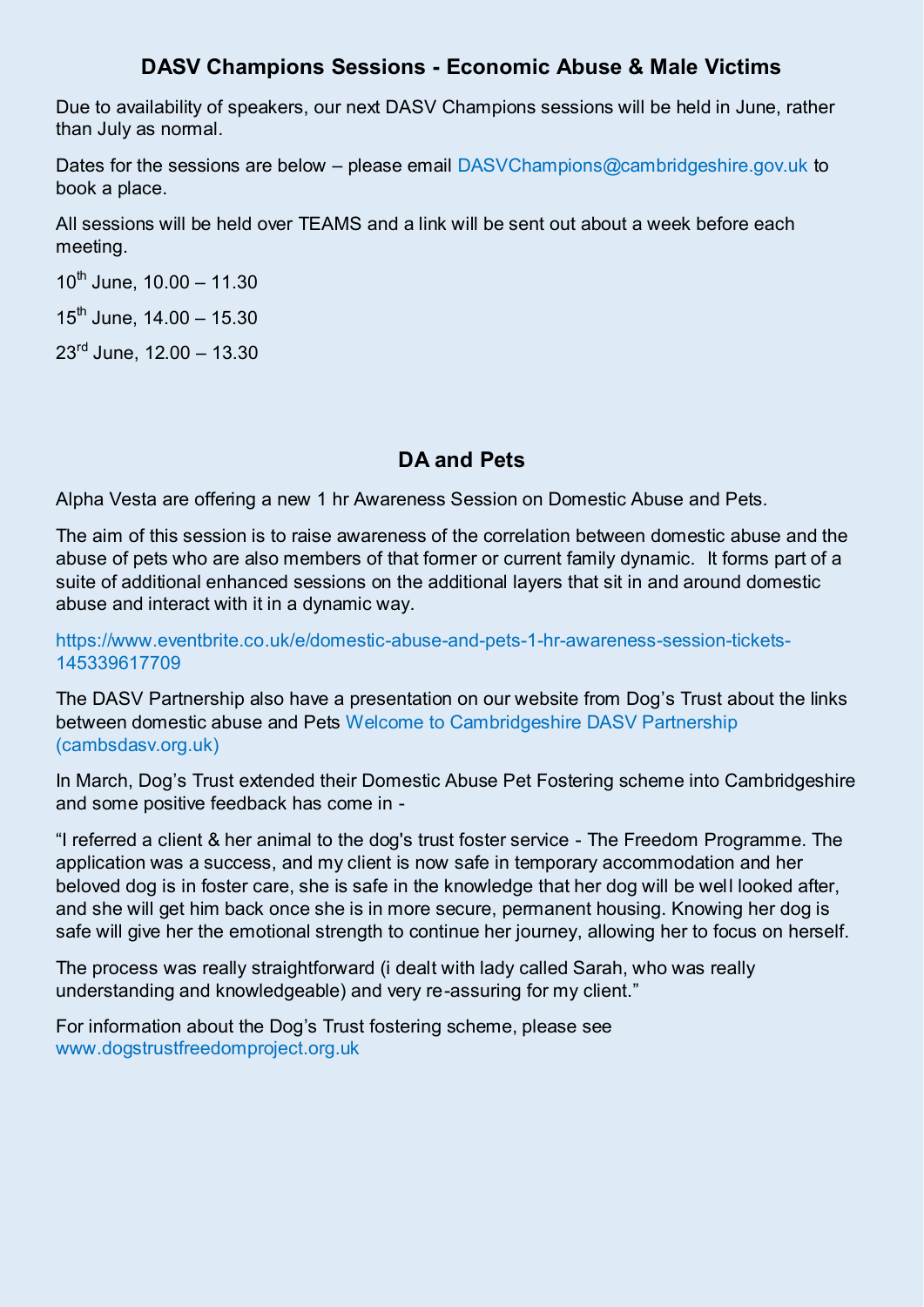### **GP online services and safety of DASV victims**

From April, widespread use of GP online services was be implemented. [NHS England » GP](https://www.england.nhs.uk/gp-online-services/)  [online services](https://www.england.nhs.uk/gp-online-services/) GP online services are designed to support GP practices to offer and promote online services to patients. These services include:

- booking and cancelling of appointments
- ordering of repeat prescriptions
- viewing of their GP record (which includes coded information about allergies, immunisations, diagnoses, medication and test results).

However, there are implications for survivors of domestic abuse and sexual violence who may have disclosed these to their GP:

- An abuser may gain access to a person's record enabling them to further control or escalate harm
- This could be done by coercion or the abuser may get the log in details from their victim to view the records
- These changes could result in survivors being less willing to disclose abuse to their GP, for fear of their abuser accessing the information

#### Proxy access

- Someone who has proxy access normally does so with the informed consent of the patient
- Formal proxy access the proxy has their own second set of login details
- $\bullet$  Informal proxy access the patient shares their login details with another person
- The practice may refuse or withdraw formal proxy access, if they judge that it is in the patient's best interests to do so
- Formal proxy access may be restricted to less access than the patient has, e.g. appointments and repeat prescriptions only
- A practice may authorise proxy access without the patient's consent when:
	- $\circ$  the patient does not have capacity to make a decision on giving proxy access
	- $\circ$  the applicant has a lasting power of attorney (welfare)
	- $\circ$  the applicant is acting as a Court Appointed Deputy on behalf of the patient
	- $\circ$  the GP considers it to be in the patient's best interest

NHS England is asking GP practices to ensure their policy on safeguarding is updated to cover patient online services and to be aware of the potential impact and risks of coercion when registering patients for online services. Practices are also being asked to check the patient's notes for information that may indicate previous or ingoing abuse or that may lead to harm if seen by a malicious third party. If there are any indications of coercion or abuse the practice should consider refusing online access or using data redaction or restricted access to allow safe access.

Professionals should ensure any victims/survivors they are working with are aware of these changes and the following safety measures:

- Some online repeat prescription apps already contain GP notes so patients should ensure log-in details are not shared
- Patients can request their GP to add note to their record a 'safeguarding node' on SystmOne – to note the risks around abuse and abusers accessing information by coercion
- Be mindful that, in regards to children's records, if details are shared with a non PR parent there could also be mention of family problems and mother's mental health, and safeguarding history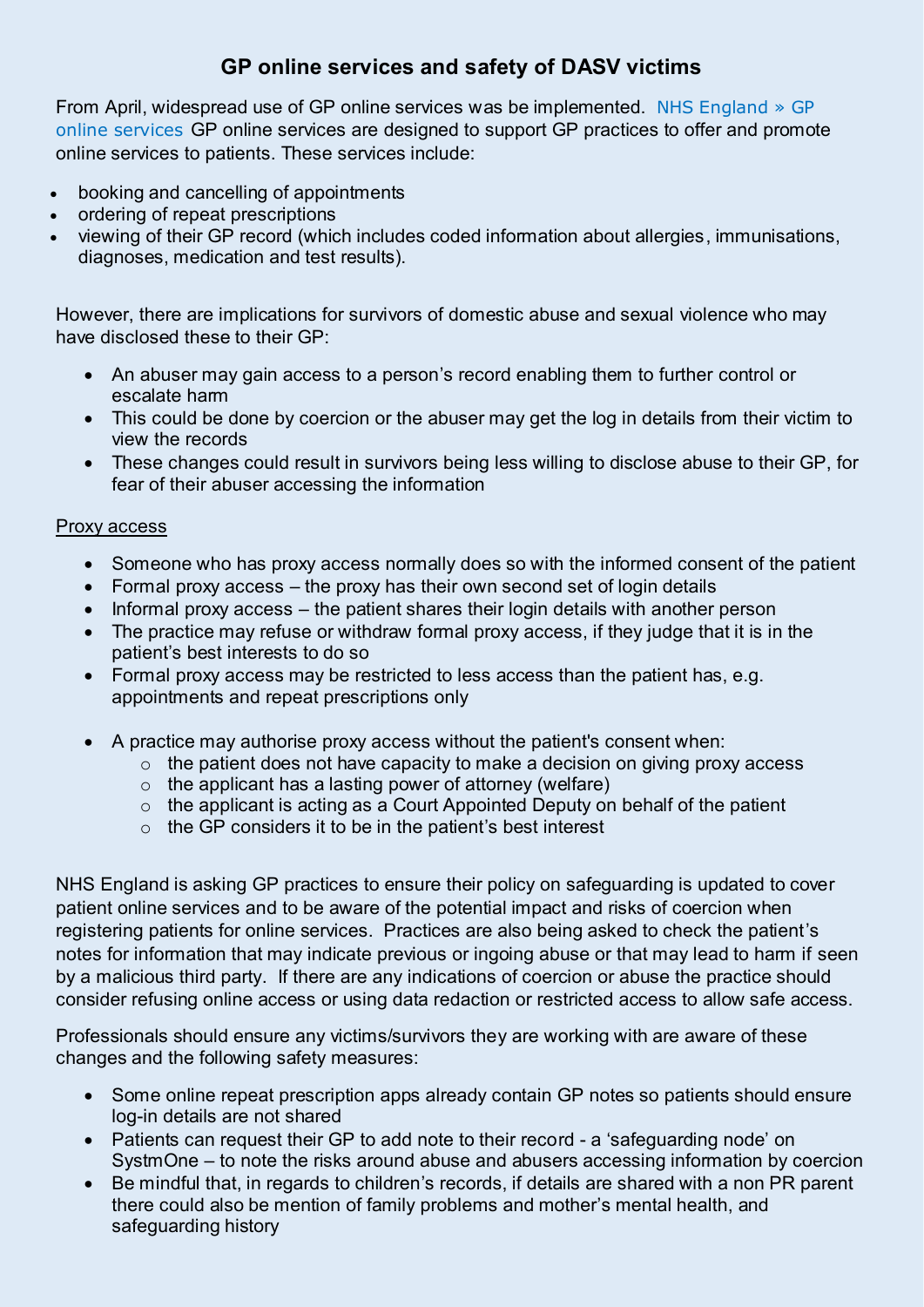### **Safe, Seen, Supported**

Many children and young people who are experiencing, or at risk of, abuse in their households never come to the attention of authorities. It is estimated that 1 in 5 children is subjected to at least one form of child abuse (physical, sexual, emotional, neglect, exposure to domestic abuse) before the age of 16. Much of this abuse is 'off-radar', that is, unknown to statutory services.

Since March 2020, the UK government has enforced multiple 'lockdowns' due to the COVID-19 pandemic, resulting in the closure of schools and other social distancing measures. This has meant that many children and young people have been trapped in abusive households with reduced access to outside support. The current pandemic has magnified the risks of child abuse and has serious implications beyond the pandemic, requiring urgent action.

This survivor-led initiative carried out in partnership with Survivors' Voices, Laura E Fischer, The Violence Abuse and Mental Health Network and The McPin Foundation aims to address the magnified risks of child abuse from COVID-19 and the likely significant post-pandemic consequences from increased exposure to abuse. The report identifies key considerations and actions to support children and young people at-risk, both during the pandemic and beyond.

Alongside the report is an infographic aimed at children and young people who are a) at risk of or experiencing abuse or b) know someone who might be experiencing abuse.

To read the Safe, Seen, Supported report click [here](https://eur03.safelinks.protection.outlook.com/?url=http%3A%2F%2Fwww.vamhn.co.uk%2Fuploads%2F1%2F2%2F2%2F7%2F122741688%2Fsafeseensupportedreport.pdf&data=04%7C01%7Cvamhn%40kcl.ac.uk%7C9a5984f2cf6c43e1273508d8e2204c7f%7C8370cf1416f34c16b83c724071654356%7C0%7C0%7C637507975674738104%7CUnknown%7CTWFpbGZsb3d8eyJWIjoiMC4wLjAwMDAiLCJQIjoiV2luMzIiLCJBTiI6Ik1haWwiLCJXVCI6Mn0%3D%7C1000&sdata=3zboiPrzoBi3hnBjqoOR7RUrK5WsaUG0ebAVn5nGABg%3D&reserved=0)**.** 

## **Impact of Covid on global DASV Services**

A report from charity 'No More' examines the impact covid has had globally on DASV services.

Key findings:

- 88% of the nonprofit organizations surveyed were impacted by COVID-19 in their ability to support people who need their services.
- 75% of those organizations had to reduce or cancel their programs or services due to COVID-19.
- At the same time that providers were struggling to maintain services, more than 63% of domestic violence organizations said that demand for their services escalated.
- 81% of organizations that responded felt that pressures on their staff had increased and 53% reported a decline in staff's mental health.
- 40% of all the organizations surveyed saw a funding decline during the pandemic and 82% believe fundraising will be even more difficult this year and next.
- The financial hit was worse among organizations in the United States, with more than half (54%) reporting overall funding decreases.
- Half of service providers reported that remote working during the pandemic created difficulties getting in contact with clients.
- Despite numerous challenges, more than half of the organizations managed to sustain staff levels during COVID-19.
- In more than a quarter of organizations, members of the Executive Board or Steering Committee got involved with day-to-day activities during the crisis.
- The survey also demonstrated positive outcomes. Most organizations found ways to continue critical emergency services, such as hotlines and shelters, and 71% of organizations surveyed said they were able to innovate as a direct result of the pandemic.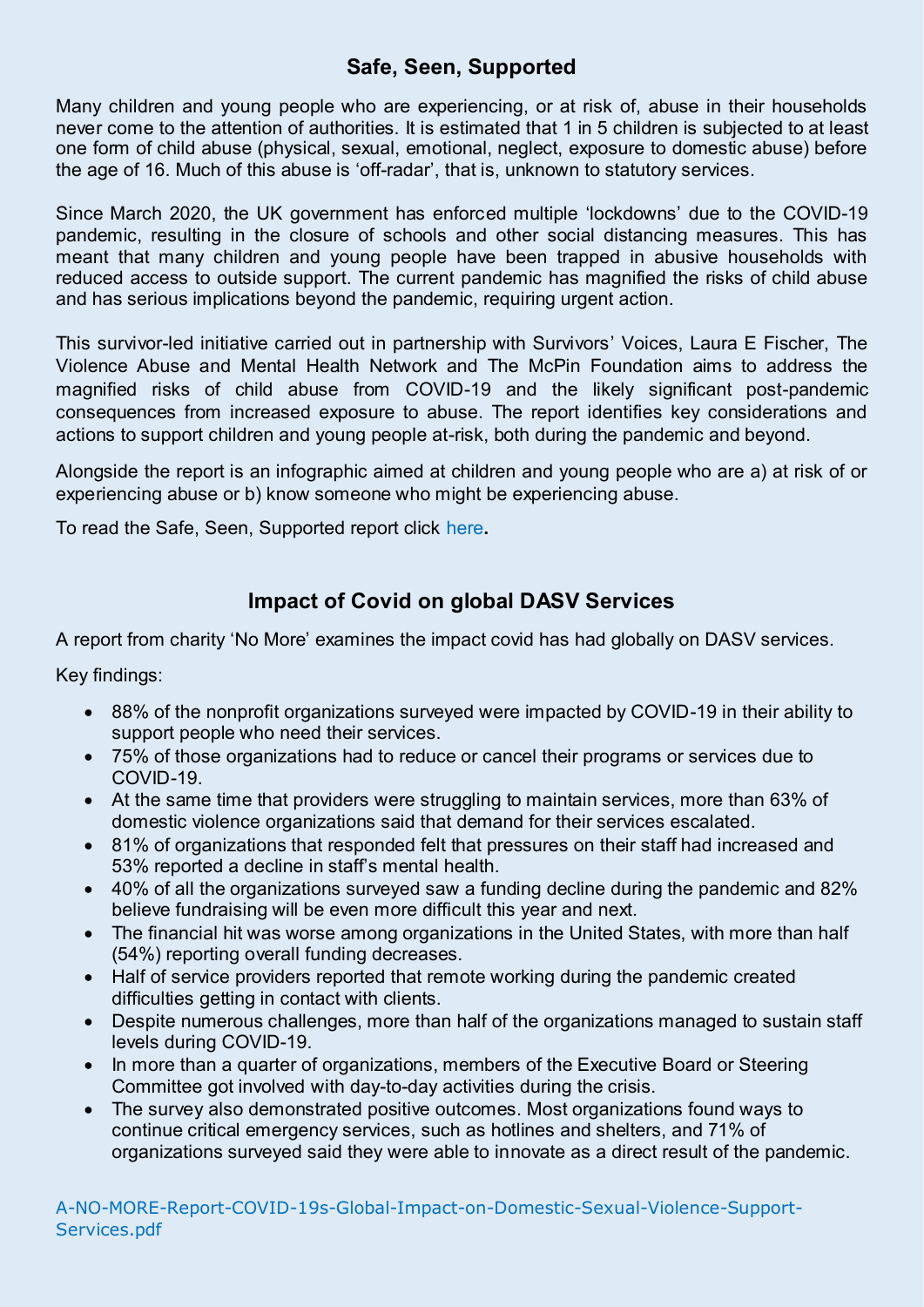### **Support for Deaf survivors**

In Cambridgeshire, Cambridgeshire Deaf Association have a number of specialist Deaf services that directly support the Deaf community. We are also working closely with Cambridgeshire constabulary to create a policy about working with Deaf domestic abuse victims including finding a Link Officer for Deaf people. Below is a list of the services we offer.

Deaf specialist freedom programme – This is adapted from Pat Craven's Freedom programme and is run entirely in British Sign Language as well as using completely adapted resources to meet the needs of the Deaf community. Many Deaf women are also increasingly likely to have a learning disability or a reduced understanding of risk due to not learning in the same way as hearing people and "overhearing" information as we do so we adapt all the information and create visual resources so that the information can be given in full.

We also have trained domestic abuse workers who work in the community and do 1:1 work with individual victims of domestic abuse. We work with victims to explore what has happened to them and to signpost them to relevant services, support in police reporting and support to access counselling, family services and any legal processes that need to be done. Our outreach workers and Advocates work closely with the Deaf victims so that they are fully involved in the process. Sometimes, even through interpreters, information can be mislaid, inferences can be made and misunderstandings can happen. Our role is to support this process and ensure information is broken down fully for the Deaf people to understand and make sure it is in a way that they would understand too. This is an essential role as trained Advocates, we can identify gaps in understanding and help to smooth these over and we have relevant knowledge about Deaf services and support networks.

Interpreters are essential in recording Deaf statements as for many Deaf people, Sign Language is their first language and has a completely different structure to English so writing isn't sufficient way to communicate, especially with victims who may have experienced trauma. For initial accounts and making sure people are safe, Video Relay Interpreting services (Such as Interpreter Now) are brilliant but more in depth discussions like interview or gaining statements or attending SARC will need a face to face interpreter and some will need both, an Interpreter and an Advocate.

We also create informative videos in sign language and post on our social media so that we can inform the Deaf community about new services, relevant support and contact methods to get the support.

 We do offer Spot Purchase for the Advocacy service to other counties and if Deaf victims are willing to travel to our venues for the freedom programme from out of county, then we would be happy to have them join in and if there were a group of women that needed the freedom programme done out of county then we could work out a payment for that too.

For more information, please contact Rachael Dance Email: [rachael@cambsdeaf.org](mailto:rachael@cambsdeaf.org)

## **Violence Against Women Prevalence Estimates 2018**

This report is based on an analysis of available prevalence data from surveys and studies conducted between 2000 and 2018, obtained through a systematic and comprehensive review of all available data on the prevalence of these two forms of violence against women. The estimates in this report update the global and regional prevalence estimates published by WHO in 2013, and this report also presents cross-nationally comparable country-level prevalence estimates of physical and/or sexual intimate partner violence. To read the report click [here.](https://eur03.safelinks.protection.outlook.com/?url=https%3A%2F%2Fcdn.who.int%2Fmedia%2Fdocs%2Fdefault-source%2Fdocuments%2Fviolence-prevention%2Fvaw_report_web_09032021_oleksandr.pdf%3Fsfvrsn%3Da82ef89c_5%26download%3Dtrue&data=04%7C01%7Cvamhn%40kcl.ac.uk%7Cdd5a39fb081d40b658ab08d8f383f376%7C8370cf1416f34c16b83c724071654356%7C0%7C0%7C637527095339360533%7CUnknown%7CTWFpbGZsb3d8eyJWIjoiMC4wLjAwMDAiLCJQIjoiV2luMzIiLCJBTiI6Ik1haWwiLCJXVCI6Mn0%3D%7C1000&sdata=LbRFuf0tQiB827SvRX0ZGayTcsKNYBeM79PdHy3bqUw%3D&reserved=0)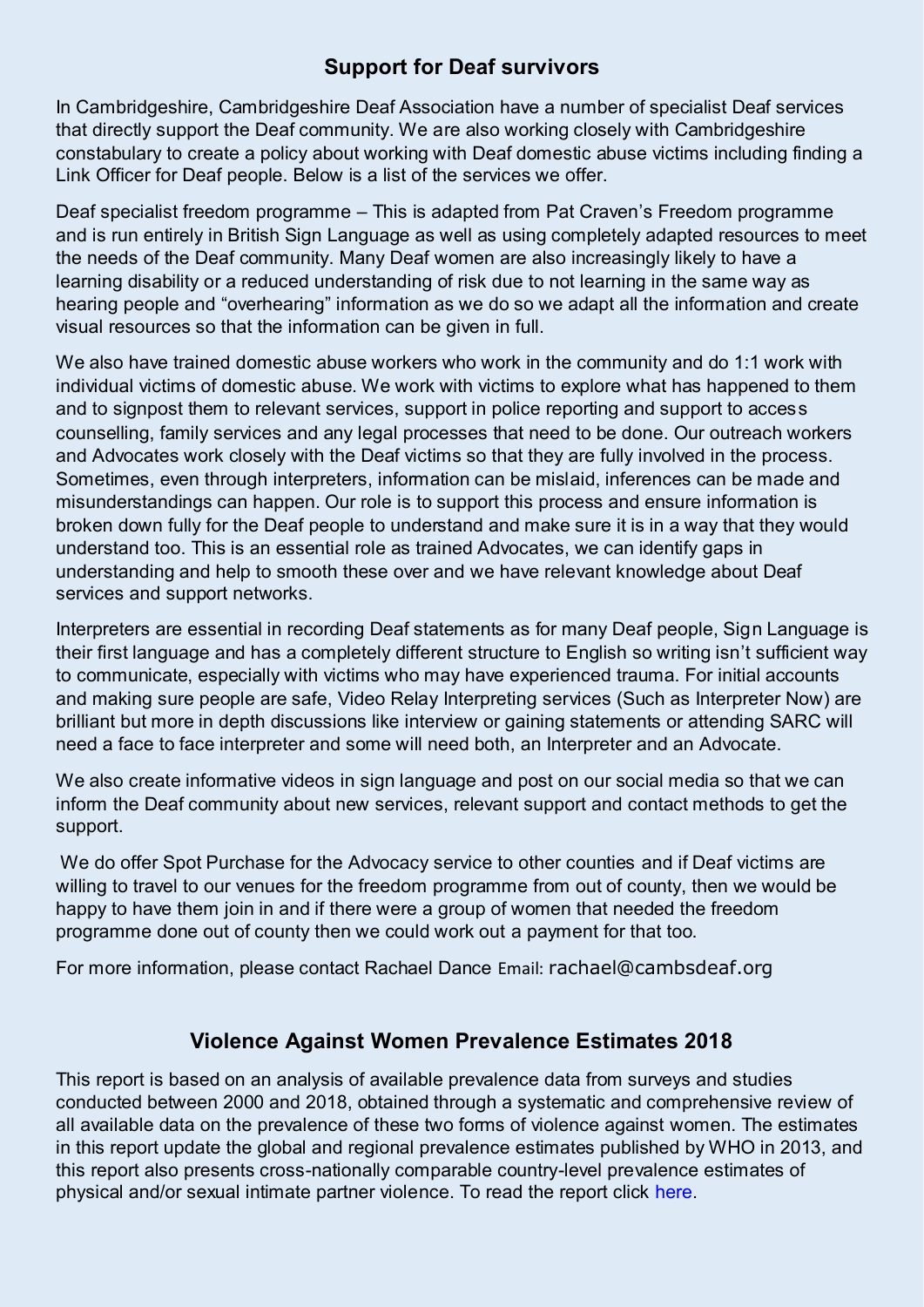## **Cambridge City Council Retains White Ribbon Accreditation**

CAMBRIDGE City Council has retained the White Ribbon status it first gained in 2015, reaffirming the council's commitment to ending male violence against women and girls.

The White Ribbon Campaign works to engage men in speaking out about violence against women and girls, to challenge gender stereotypes underpinning such violence and to challenge cultures that lead to harassment, abuse and violence against women.

Work that the council has undertaken to earn its White Ribbon accreditation includes:

- Ensuring HR policy/policies are in place that cover male violence against women and domestic abuse
- Implementing domestic abuse training for council staff
- Ensuring there are adequate support and housing services for women and children experiencing/fleeing domestic abuse
- Appointing male White Ribbon ambassadors to raise awareness of the campaign and help other men and boys challenge violence against women and girls
- Raising awareness by holding events such as a domestic abuse conference to mark 25 November which is White Ribbon Day and the United Nations International Day to End Male Violence Against Women

Earning White Ribbon accreditation is just one of the ways in which the council works to tackle domestic and sexual abuse and promote public safety.

Cambridge City Council became only the fifth local authority in the UK to be awarded the Domestic Abuse Housing Alliance (DAHA) accreditation in December 2019.

The DAHA accreditation is the national benchmark for how housing providers should respond to domestic abuse, recognising that housing providers are in a unique position to identify abuse, prevent it and provide help for people suffering its effects. To achieve its DAHA accreditation the council has had to demonstrate how it is improving the quality of service given to those seeking housing advice, and supporting tenants, residents and council staff who may be experiencing domestic abuse. As part of the council's DAHA accreditation it is strengthening its approach to managing perpetrators of domestic abuse using or wishing to use the council's Housing Services.

It has developed new documents to guide the council's approach to managing perpetrators of domestic abuse – an approach which encompasses:

- How to bar perpetrators from the council's housing register in line with Cambridge City Council's Lettings Policy
- Guidance for staff on building a strong case and the evidence required to pursue enforcement action against perpetrators
- Signposting to external specialist legal services and options for providing sole tenancies to survivors where a court order has not been obtained
- Reinstating survivors in tenancies under the same terms as their previous tenancy

In addition to its White Ribbon and DAHA accreditations, the council works with the Cambridgeshire and Peterborough Domestic Abuse and Sexual Violence Partnership which aims to reduce the harm, risks and costs associated with domestic abuse and sexual violence and to prevent these crimes occurring across Cambridgeshire.

The council is also a member of the Cambridge Community Safety Partnership which prioritises particular issues in the city related to crime, disorder, antisocial behaviour and more. Current priorities include safeguarding young people against violence and exploitation and listening to community needs and responding together to reduce harm.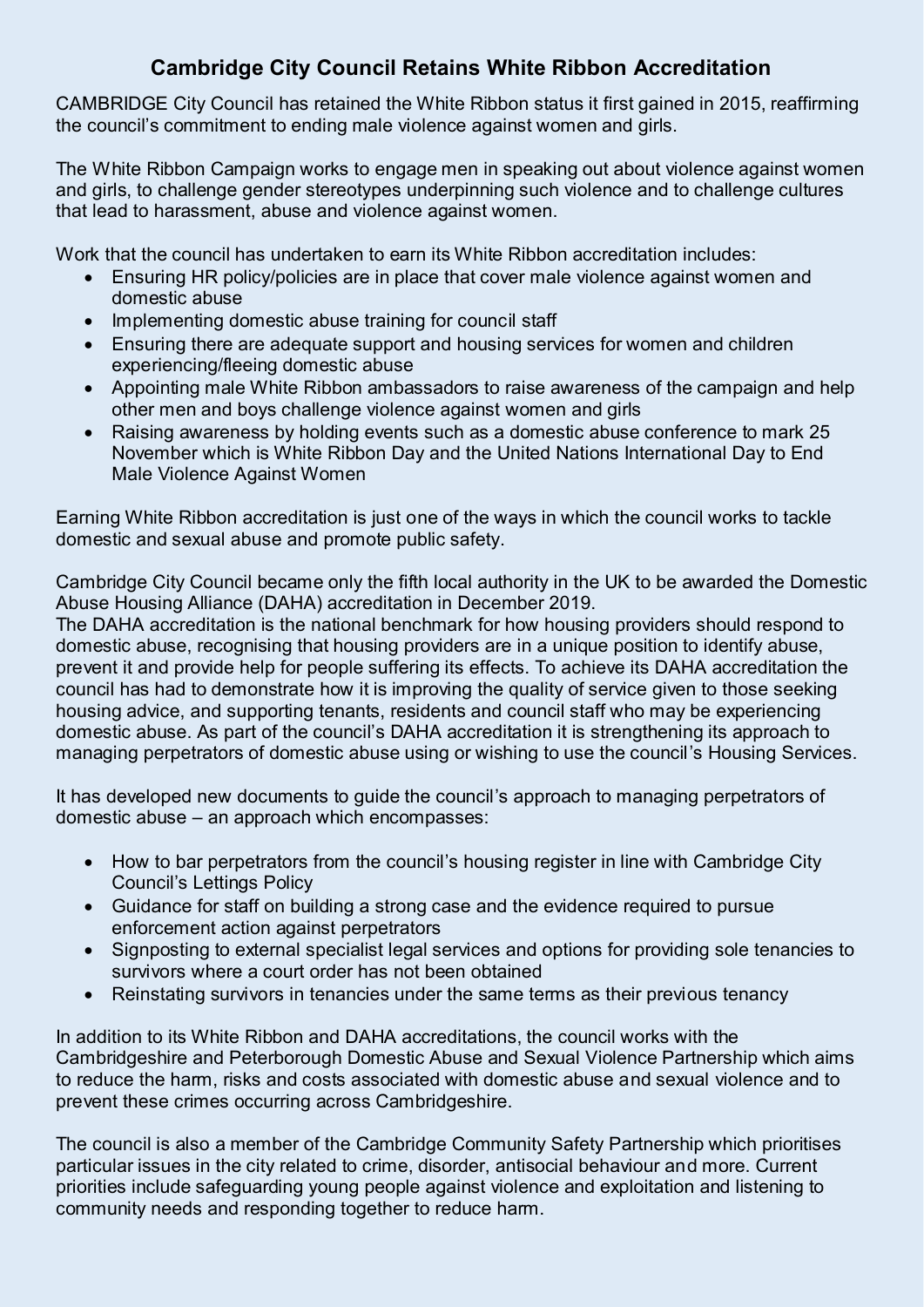The council is a partner of Cambridge Rape Crisis, which offers support to those who have experienced rape, childhood sexual abuse or any other form of sexual violence. Among the other campaigns supported by the council is 'Ask For Angela', led by Cambridge Business Against Crime, which aims to keep people safe while dating.

In its role as a licensing authority, the council also provides safeguarding, equality and protection training for all licensed taxi drivers, to allow them to identify and respond to concerns about the safety of their passengers, including those who may be at risk of sexual violence.

Cllr Nicky Massey, Executive Councillor for Transport and Community Safety, who also chairs the Cambridge Community Forum on Domestic and Sexual Violence/Abuse, said: "I'm very pleased that the council has retained its White Ribbon accreditation which helps us to challenge male violence, reiterate how unacceptable it is and appeal to men to do more to challenge it.

"The fact that cases of domestic abuse have risen during the pandemic, and last week's shocking news about Sarah Everard, show that so much more needs to be done to end male violence against women.

"I would urge all men and women to look into the White Ribbon Campaign and to really do more to tackle this appalling scourge of violence that persists in our country and around the world."

One the council's White Ribbon Ambassadors, Cllr Russ McPherson, Mayor of Cambridge, said: "I am very proud to have been a White Ribbon Ambassador for the past six years. This is such an important campaign which deserves all the support and recognition possible for the amazing work it does in raising the issue of women's safety.

"So we celebrate the huge amount of work and dedication of officers at Cambridge City Council in securing our re-accreditation for a further three years as a member of the White Ribbon campaign and I look forward to supporting White Ribbon for many years to come. Perhaps you can do something to help as well."

Another of the ambassadors, Shapour Meftah, Chair of Mill Road Traders' Association, said: "I'm very pleased that Cambridge City Council has been re-accredited by the White Ribbon Campaign. The events of the last year have impacted on everyone and made organisations such as this, even more crucial in providing help and advice to those that need it. I am very proud to be a White Ribbon Ambassador and look forward to offering my continued support to this important work."

Adam Moghadas, Cambridge Family Law Practice, said: "As a White Ribbon Ambassador, I am delighted to hear that Cambridge City Council's efforts to engage with men in raising awareness and changing/challenging attitudes over domestic abuse has been recognised by the White Ribbon Campaign. We all need to be part of the dialogue, and to call out domestic abuse wherever it raises it head."

Sam Gomarsall, Cambridge United Community Trust: "It has been great to be involved with the important work of the council on the issue of domestic abuse since being asked to be a White Ribbon Ambassador. We believe, at Cambridge United Community Trust, that football has the power to make a difference on this issue by addressing and challenging ideas of masculinity and changing behaviour. The reaccreditation is a fantastic recognition of the extensive and vital work that the city council has put in on this issue and more important than ever in current circumstances."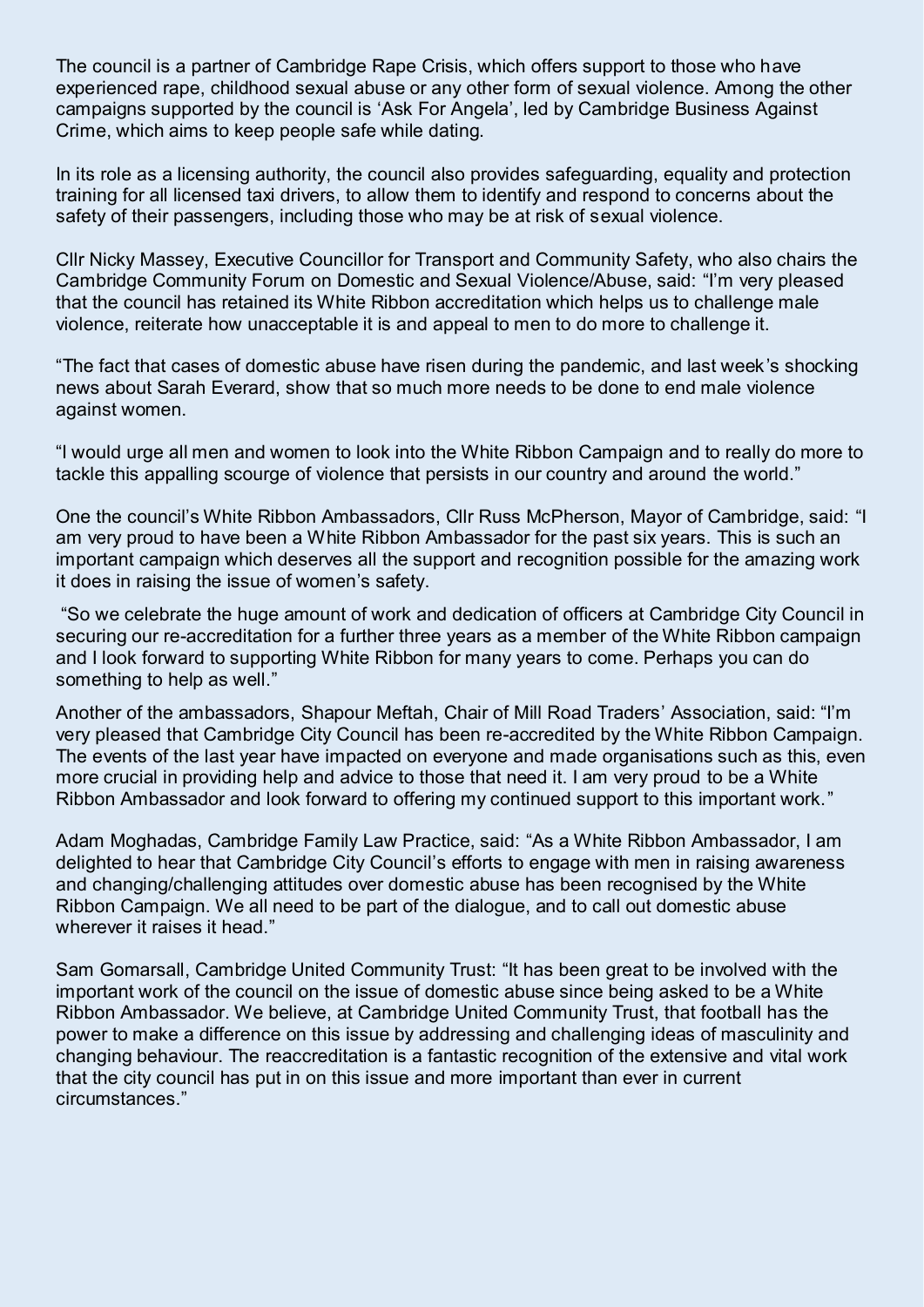### **White Ribbon Accreditation for County**

Cambridgeshire County Council has been accredited by White Ribbon for another three years and accreditation for Peterborough City Council is also in progress. We will update on the action plans for both in a future newsletter.

### **New survey finds only four in ten adults are confident they'd know how to support a victim of domestic abuse**

*Research also finds systems of support for child and adult victims of domestic abuse are an "unfair lottery"*

Only four in ten (42%) UK adults would be confident knowing where to go, or who to speak to, in order to help, if someone they knew personally revealed themselves as a victim of domestic abuse, a new survey has found. Only 12% of people felt 'very confident' they'd know how to help a victim of domestic abuse. This highlights that the public "don't know where to turn" to support the victims of this pervasive problem that we know has been increasing due to Covid-19.

The same survey has also found that almost three quarters (71%) of UK adults believe that there should be greater support provided to the victims of domestic abuse. The survey carried out by YouGov in March 2021 for the children's charity, the Early Intervention Foundation, also found two thirds of UK adults (61%) think the government should be doing more to provide support to the victims.

Adults under 25 were the age group the least confident in understanding what they could do to help with 55% saying they were not confident about where they would go for support. More than half of over 65s (52%) also had little idea.

The survey follows on from research out today (Friday  $2<sup>nd</sup>$  April), from the Early Intervention Foundation which has found that victims, including children affected by domestic abuse, are not getting the help they need. There are significant gaps in support, such as therapeutic services for children dealing with trauma, support for very young children and babies, prevention services such as those focused on perpetrators, direct support for children whose parents are not engaging with services and culturally specific interventions for minority groups.

The research from the Early Intervention Foundation also found:

- Local authority funding constraints and uncertainties remain a major challenge to the provision of local services.
- Local authority funding for more holistic support for children and young people, including prevention activity or longer-term therapeutic support, is often short-term and highly vulnerable to funding cuts.
- Many of these services are provided by the voluntary and community sector and are propped up by piecemeal, short-term funding from a range of sources, leaving them in a precarious position.
- Very few common and popular approaches to providing support for victims, especially child victims, have been evaluated to assess whether they end up improving lives. Evaluation is crucial as a way of strengthening the impact of these services and in turn properly supporting victims.
- Local areas often cannot carry out high quality evaluation of local services by themselves and central government has a vital role to play here in facilitating this. We need to build the evidence to ensure that what we do best supports children, young people and families affected by domestic abuse.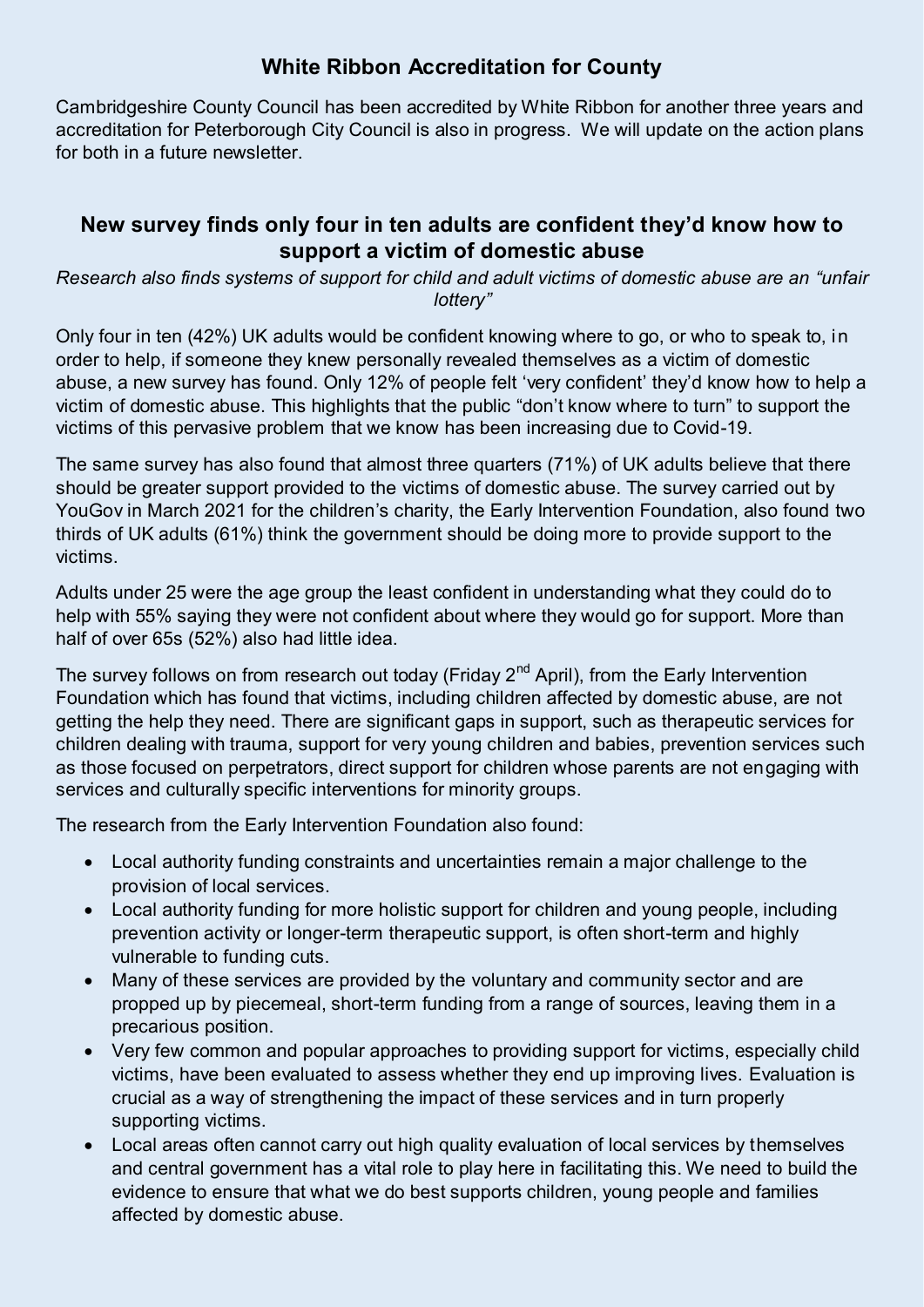• In dealing with limited and stretched services, practitioners have told EIF that they are forced to take a 'something is better than nothing' approach to referring children for support, for example, by looking for services with no waiting list or with fewer limitations on access.

"*When we get money, we absolutely use every penny of that. We throw it at projects, then the money disappears and you no longer have access to that project. So it feels like this sort of continual wave, where you might have a little bit of a product, then it goes, then you might have a bit.*" Service manager & local area focus group participant

"*You're often just trying to send the child to wherever you think there might be someone who can pick them up pretty quickly, if I'm honest.*" Early help practitioner & local area focus group participant

To address this situation, where victims, including children, are not given the support that has been shown to be effective, the Early Intervention Foundation is calling on the government to establish a long-term, cross-departmental fund dedicated to improving knowledge of what works to support child and adult victims of domestic abuse, and to supporting the use of this knowledge to ensure children are provided with the 'right support at the right time'. This would:

- Invest in robust evaluation of promising and widely used support programmes that are being used to support children affected by domestic abuse
- Build consensus across the sector on a standard set of outcomes, including specifically relating to children's wellbeing
- Build capacity to evaluate small-scale, local interventions including community-level provision.
- Support evaluation of practice-based and system-level approaches as well as specific interventions

Dr Jo Casebourne, chief executive, Early Intervention Foundation commented: "As our survey shows, there's broad public support for providing more help to the victims of domestic abuse and for the government to be doing more. That's why we call on government minister, Vicky Atkins, to tackle this problem by creating a long-term fund.

"This is too important an area on which to lack evidence about what works best to support children who have suffered these traumatic experiences.

"The current system in local areas is often complicated and very variable, with no consistent response. All too often referrals have to be made only on the basis of what is available. This creates an unfair lottery for victims. While the government has been providing support for victims and deserves credit for some of its initiatives, especially through the pandemic, new funding should be prioritised to ensure we are most effectively helping those affected by domestic abuse, particularly children, who are also victims, as the Domestic Abuse Bill recognises."

## **Central Beds new Domestic Abuse podcasts**

Central Bedfordshire have created some Podcast episodes on the topic of 'Relationships Shouldn't Hurt'

Listen to "Sexual Abuse V6" by Central Bedfordshire Council Domestic Abuse Service <https://anchor.fm/cbc-da/episodes/What-is-Sexual-Abuse-euas05/a-a55l0us>

Listen to "V8 Economic abuse" by Central Bedfordshire Council Domestic Abuse Service <https://anchor.fm/cbc-da/episodes/Domestic-Abuse-Surviving-Economic-Abuse-eoits4/a-a49anmi>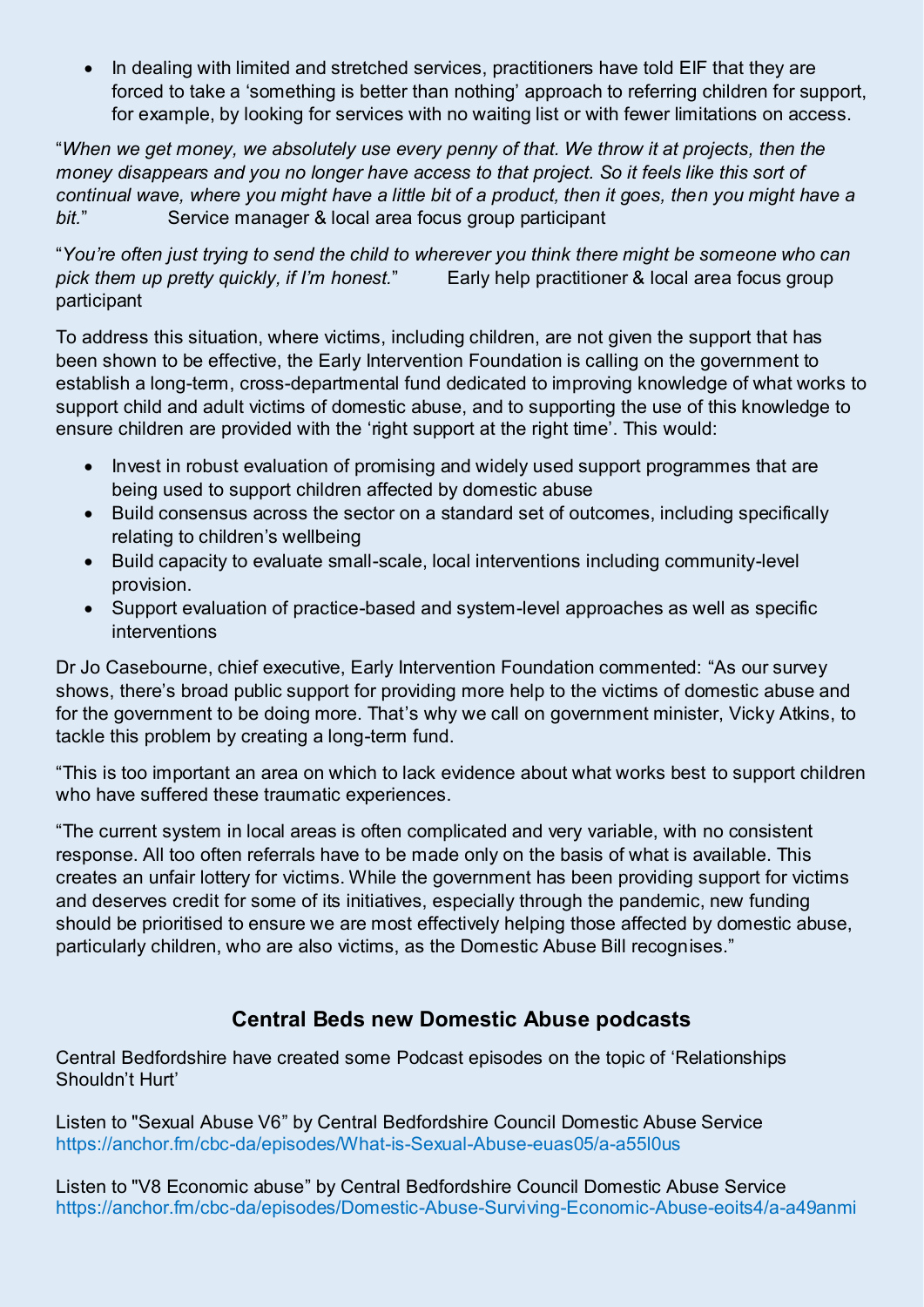### **Ofsted reviews sexual abuse safeguarding in schools**

The government has asked Ofsted to undertake an immediate review of safeguarding policies in state and independent schools and colleges in relation to sexual abuse. The review will look at whether schools and colleges have appropriate processes in place to allow pupils to report sexual abuse concerns freely, knowing these will be taken seriously and dealt with swiftly and appropriately.

It will establish whether there is sufficient guidance for schools and colleges on how they should deal with sexual harassment and violence allegations, and whether they understand and implement guidance well. It will also seek to identify whether current inspection regimes in both state and private schools are strong enough to address concerns and promote the welfare of children.

Ofsted will work with representatives from social care, police, victim support groups, school and college leaders and the Independent Schools Council. The review will conclude by the end of May 2021 and will seek to establish where safeguarding arrangements and processes are good and have worked well and where improvements are needed.

To read the full Terms of Reference for the Review please visit [Ofsted review into sexual abuse](https://www.gov.uk/government/publications/ofsted-review-of-sexual-abuse/ofsted-review-into-sexual-abuse-in-schools-terms-of-reference)  [in schools: terms of reference - GOV.UK \(www.gov.uk\)](https://www.gov.uk/government/publications/ofsted-review-of-sexual-abuse/ofsted-review-into-sexual-abuse-in-schools-terms-of-reference) 

### **New research – DHRs and SARs**

Amanda from our team has undertaken some research into Domestic Homicide Reviews and Safeguarding Adults Reviews across the Eastern region, where the victim had a vulnerability (older person, disability or mental health issue).

The research paper has been published by Shaping Our Lives and is available to read at [Domestic Homicide and Safeguarding Adults Reviews relating to victims with Additional](https://www.shapingourlives.org.uk/resources-our-resources-research-reports-domestic-homicide-and-safeguarding-adults-reviews-relating-to-victims-with-additional-vulnerablilties)  Vulnerablilties – [Shaping Our Lives](https://www.shapingourlives.org.uk/resources-our-resources-research-reports-domestic-homicide-and-safeguarding-adults-reviews-relating-to-victims-with-additional-vulnerablilties)

Key findings:

Information Sharing improvements was the most frequent recommendation from all cases studied

Risk Assessments tended to focus solely on risk of vulnerability, not the combined risk of domestic abuse and vulnerability

In just over half of cases reviewed, the perpetrator was also known to be providing care to the victim and professionals showed a lack of professional curiosity into the caring relationship.

The Care Act Adult Safeguarding process may be excluding some victims who don't meet thresholds but still need support to escape abuse.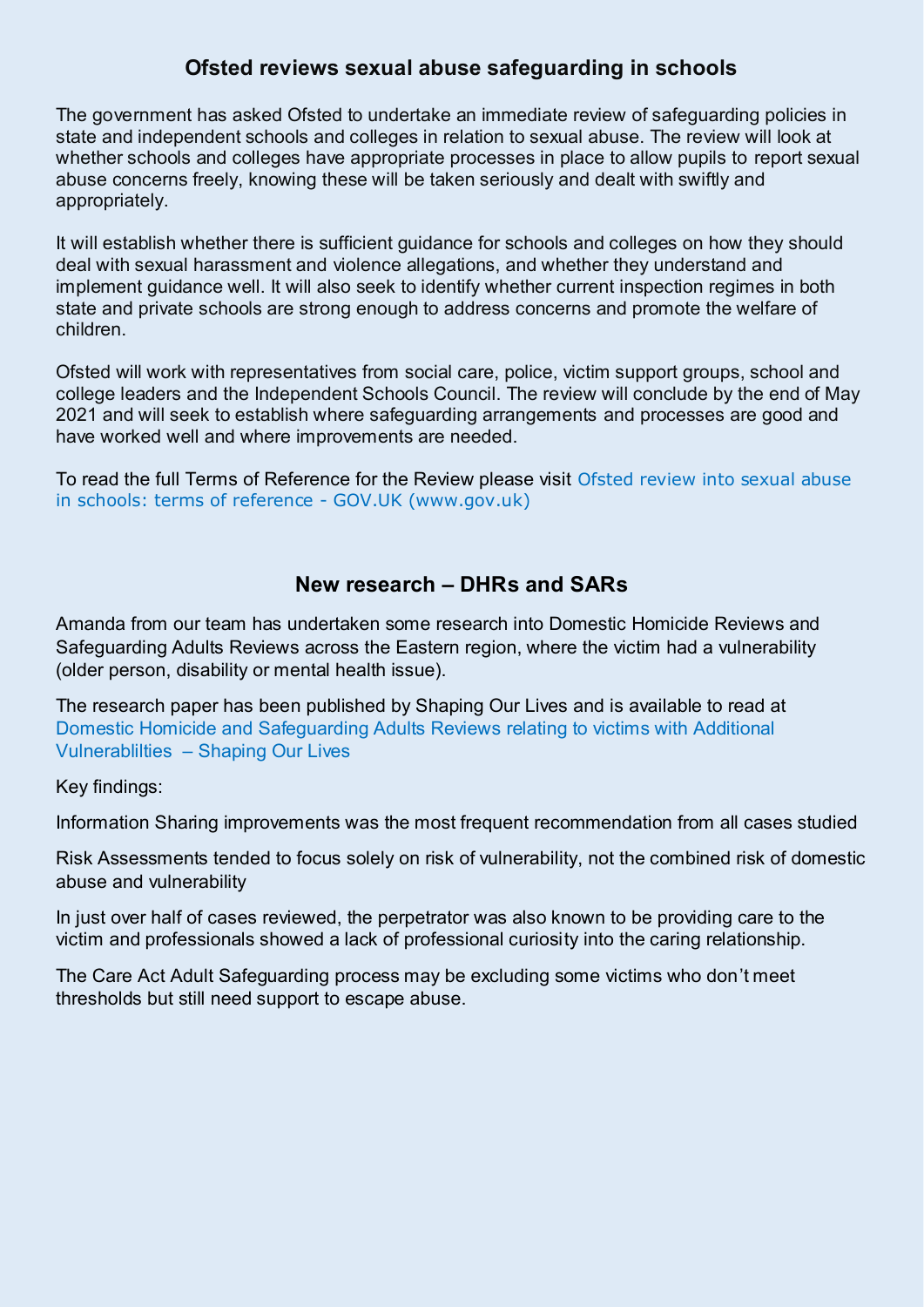**Ereedom from Dom** 

ina

19

# PETERBOROUGH TO SPALDING WALK

The walk will commence at Morrison's Lincoln Road Peterborough at 10am and finish up in Spalding town centre, thats 18 Miles in total, and will be in **Fancy Dress!** 

This walk is being held to raise awareness of domestic abuse and to raise funds for **Living Keys.** 

If you wish to Donate please use one of the following, any help is greatly appreciated.

> **Bank - Yorkshire Bank** Name - Living Keys Account No - 462 754 97 Sort Code - 05 06 67

https://gofund.me/f667a875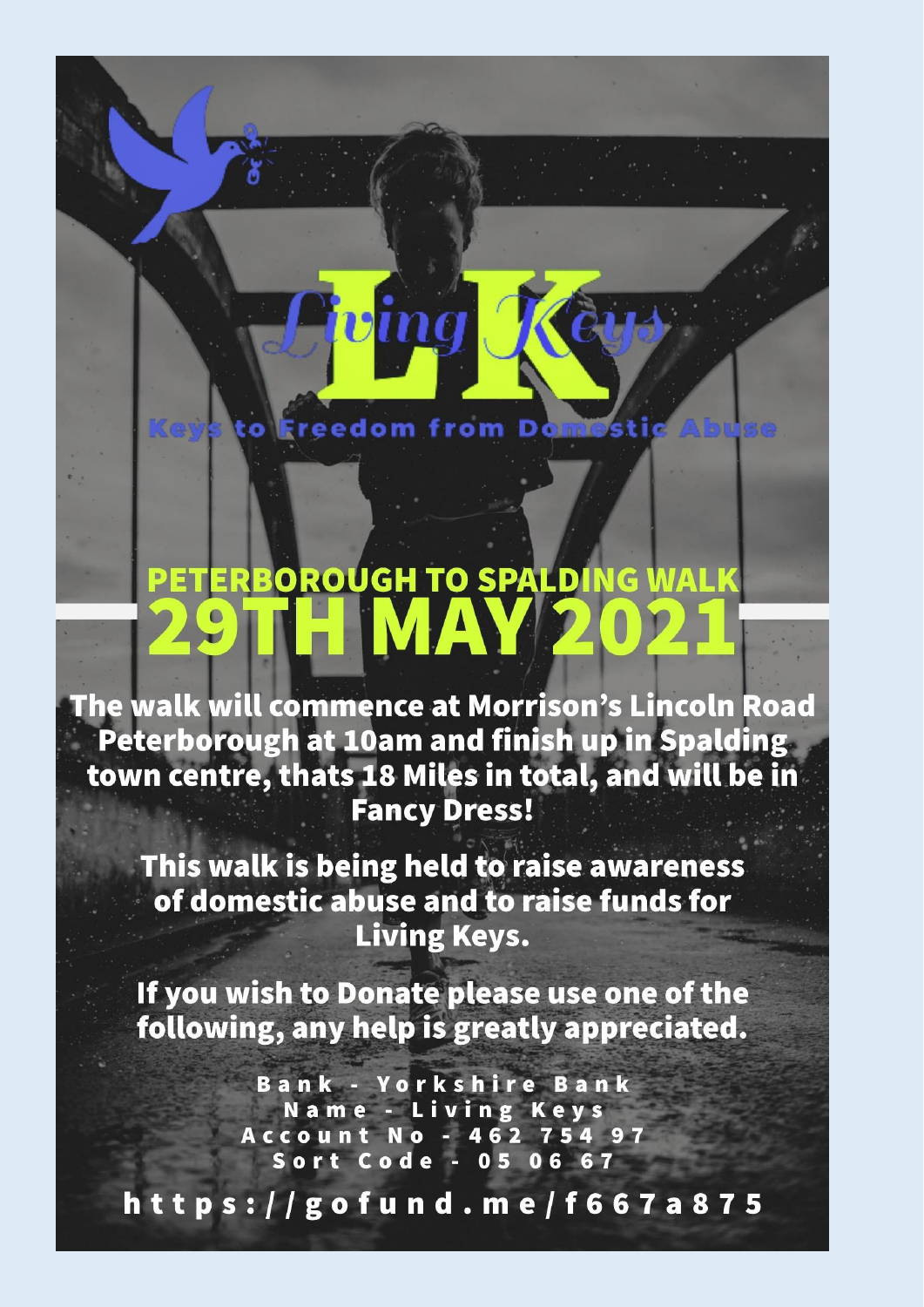### **New FGM Guidance for primary schools**

The PSHE Association has developed new guidance and a lesson plan for upper key stage 2 (Year 5-6) to support schools that are teaching specifically about FGM at primary phase. This guidance is for teachers and PSHE leads teaching about FGM during the primary phase. It contextualises the issue and the relevant statutory requirements to help you consider how to include FGM within your curriculum at an age-appropriate level. **Ensure you read the guidance before teaching the lesson.** ['Keeping safe' FGM guidance &](https://www.pshe-association.org.uk/curriculum-and-resources/resources/keeping-safe-fgm-guidance-lesson-plan-year-5-6)  [lesson plan \(Year 5-6\) | www.pshe-association.org.uk \(pshe-association.org.uk\)](https://www.pshe-association.org.uk/curriculum-and-resources/resources/keeping-safe-fgm-guidance-lesson-plan-year-5-6)

For use with Year 5 or 6 pupils, the lesson plan and accompanying resources will help teachers to:

- explain what FGM is
- highlight to pupils the importance of reporting concerns around FGM (for themselves and others) and how to do this
- explore the issue in a sensitive and age-appropriate way  $-$  helping pupils to: identify myths and facts; engage in group and paired discussion; and recognise how FGM relates to the UN convention on the rights of the Child.

### **Victim Focus report on VAWG**

VictimFocus invested in this study to collect accurate data about violent acts committed against women and girls since birth. Our aims were as much about gathering accurate data from women, as they were about what we could do with such a comprehensive dataset. The first aim was to present a clear picture of how much violence women and girls in the UK are subjected to, broken down into types of violence, how many times they had been subjected to it and who committed those acts of violence against them. The second aim has considerable theoretical and practical implications; to explore whether the dataset supported existing theories of violence against women and girls.

We found that 99.7% of our sample had been repeatedly subjected to violence including assaults, harassment and rape. Only 0.3% of women had only been subjected to one violent incident or less. In total, 22,419 women reported that they had collectively been subjected to at least 808,607 acts of violence including 216,965 physical assaults and 363,964 sexual assaults. In their childhoods, women were collectively subjected to 395,558 acts of violence (49%) and in adulthood, women were subjected to 413,050 acts of violence (51%). Overall, this meant that of 22,419 women living in the UK, they were all subjected to at least 37 acts of violence each, in their lives since birth. Our findings in this report suggest that current statistics of the prevalence of violence against women have been underestimated for decades, and instead, it is likely that every woman and girl will be subjected to violence, abuse, rape or harassment. In the vast majority of cases reported here, women were subjected to multiple crimes and the perpetrators were overwhelmingly male.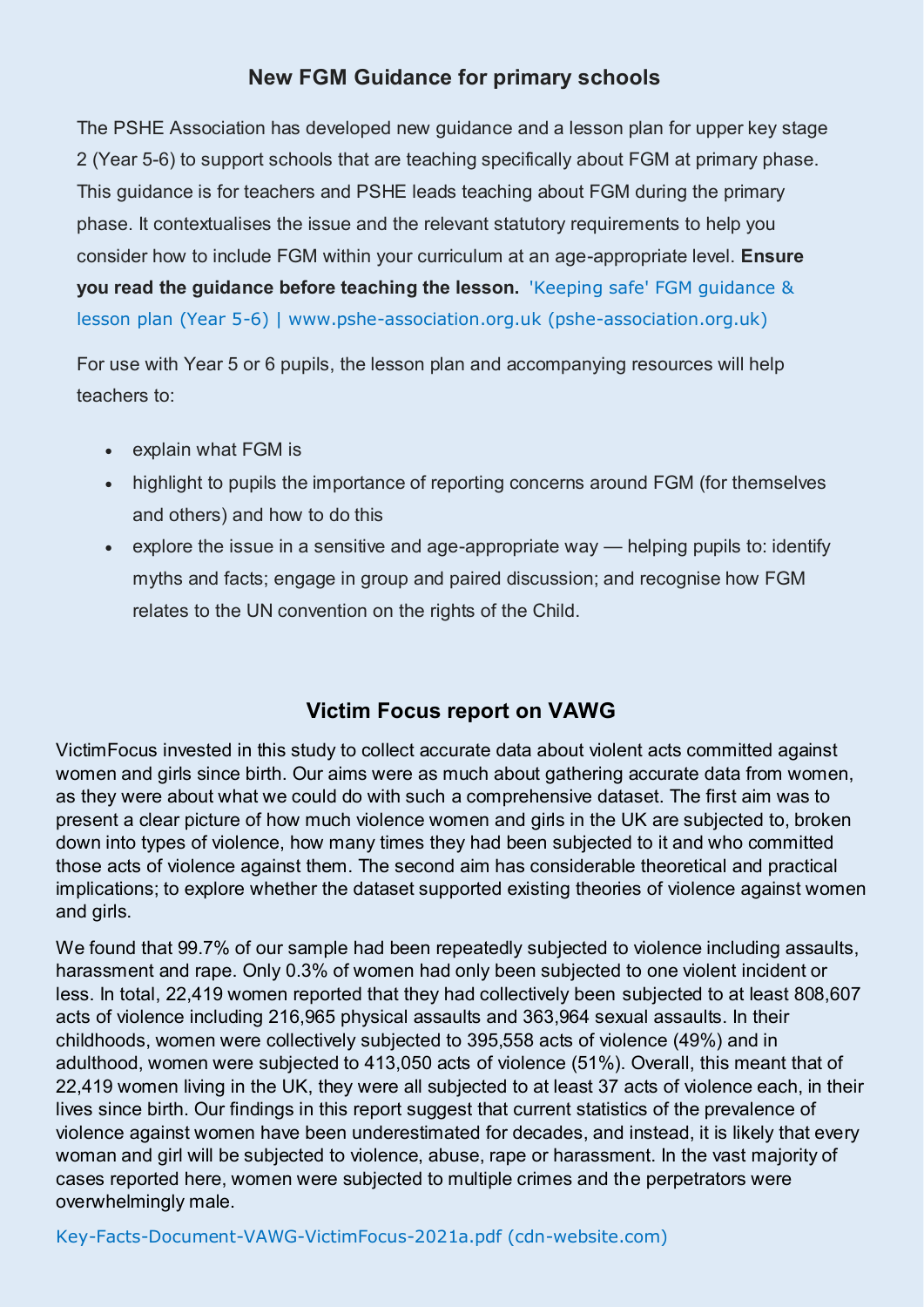## **Information About Breathing Space**

Breathing Space is a trauma-informed resource and user-centred tool provided by AVA that provides both practical and emotional support to survivors of gender-based violence.

The tool consists of a neutral landing page, ability to tailor safety features and UK region alongside an easy-to-use signposting section. Support is categorised into crisis relief, financial support, mental & physical support, family & children-oriented support, substance use, housing, and legal support, and support for Black and minoritised women. The tool also features self-care tools and a stories section.

Safeguarding, including digital, has been embedded throughout, and content submitted by users of the tool will be moderated by AVA staff. [Breathing Space - Support \(breathingspace](https://www.breathingspace-ava.org.uk/)[ava.org.uk\)](https://www.breathingspace-ava.org.uk/)

## **DASH Training**

Domestic Abuse – Using DASH to Risk Assess the Situation

25.06.2021 Microsoft Teams Event 9.30-11.30

Aims and Learning Outcomes: To have a thorough understanding of how to use the DASH – Risk Assessment tool and to analyse the results of the assessment.

By the end of the training session participants will be able to.

- Be confident in completing a DASH
- Have a greater understanding of the impact domestic abuse has upon all victims
- Be confident in referring appropriate cases to MARAC
- Be able to improve working where domestic abuse is a feature within families

Target Audience: Practitioners, Managers and Volunteers who work with children, young people and their parents / carers and are involved in undertaking S47 enquiries or contribute to assessing, planning, intervening and reviewing needs of children where there are safeguarding concerns.

This course is only available to people who have previously completed the "An Introduction to the Effects of Domestic Abuse" course.

For more details about the courses and to book a place, visit [www.safeguardingcambspeterborough.org.uk/availabletraining/](http://www.safeguardingcambspeterborough.org.uk/availabletraining/) 

The DASV Partnership has a **new presentation** on Completing a DASH on our website, aimed at professionals that may have attended training some time ago or who need to risk assess but haven't yet been on the training [Welcome to Cambridgeshire DASV Partnership](https://www.cambsdasv.org.uk/website/training_presentations_for_professionals/502658)  [\(cambsdasv.org.uk\)](https://www.cambsdasv.org.uk/website/training_presentations_for_professionals/502658)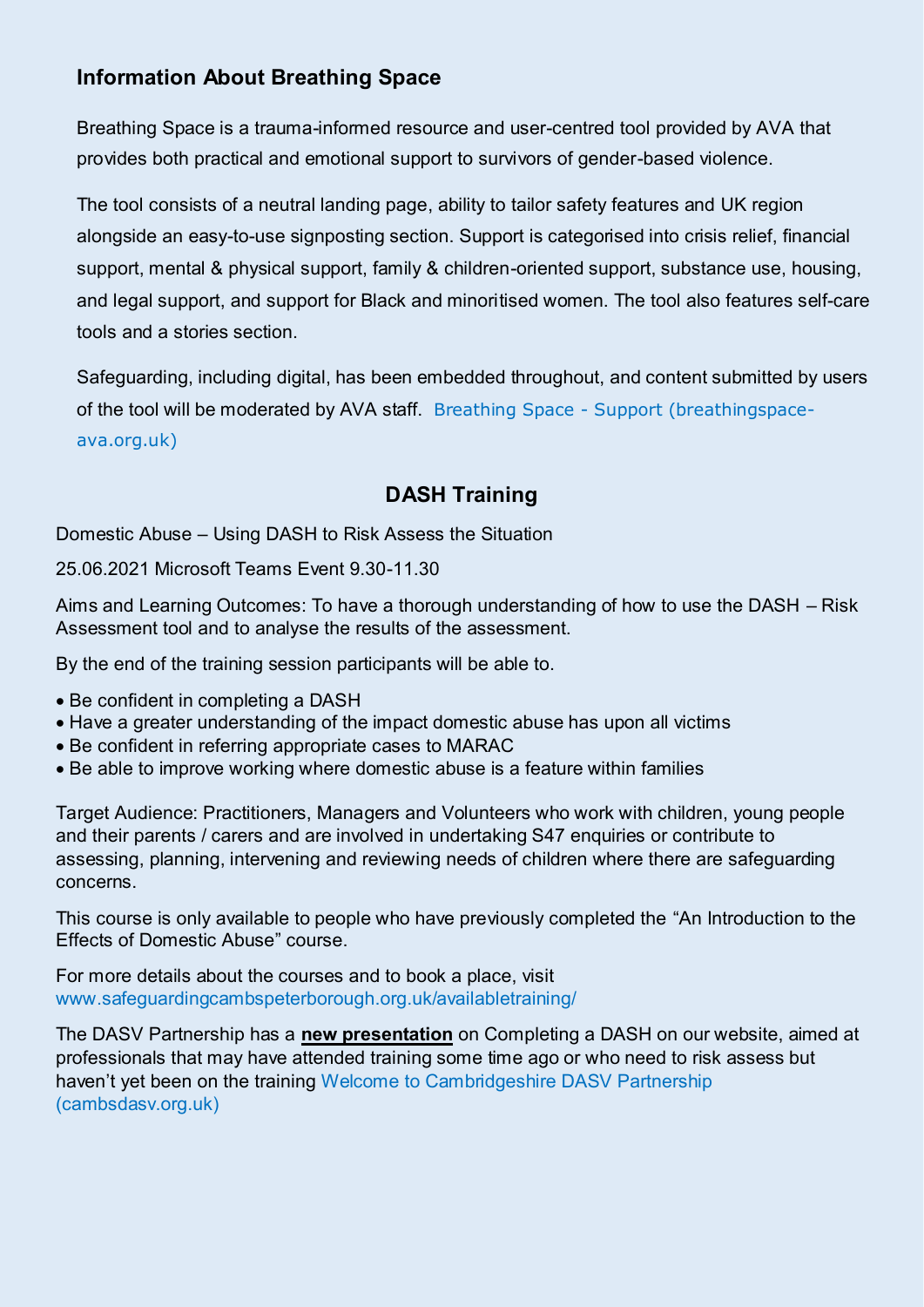

## Against domestic violence.<br>Against domestic violence.<br>**New Health Outreach Worker in Fenland and Hunts**

Refuge recently secured funding from the Cambridge Innovate and Cultivate fund for the role of a Health Domestic Abuse Outreach Worker.

This role will be covering the area of Fenland and Huntingdonshire, the primary goal of the role being to raise awareness of Domestic abuse within the Health sector and work with victims/survivors who have been referred in by health professionals.

80% of women in an abusive relationship seek help firstly from Health services, and this is often a woman's first and only point of contact. Therefore, this role will be pivotal in ensuring we offer as many survivors support, as well as, ensuring Health care professionals have the specialist tools required. The role will be accepting referrals from all Health care professionals, and will be providing emotional support, safety planning, and risk assessment to ensure all areas of the client's needs are met.

In order for this role to make a difference to all survivors a survey has been sent out to GP's and various other health workers to complete, so the training for professionals can be tailored to the needs of their organisation. If you are in the Health sector, you can access the survey here<https://www.surveymonkey.co.uk/r/T68RKL2>

To refer into the service you can contact our duty email address on [outreachcambridgeshire@refuge.org.uk,](mailto:outreachcambridgeshire@refuge.org.uk) alternatively if you need further assistance you can email [aimee\\_graham@refuge.org.uk](mailto:aimee_graham@refuge.org.uk) 

# **Refuge launches Tech Safety Website**

Refuge, the country's largest single provider of specialist domestic abuse services, today launches its new website, www.RefugeTechSafety.org, with dedicated resources for survivors, after seeing an increase in the number of referrals of complex cases of tech abuse.

Between April 2020 and May 2021, Refuge has seen on average a 97% increase in the number of complex tech abuse cases requiring specialist tech support when compared to the first three months of 2020. In the last 5 months, this number has jumped to an average of 118% more complex tech abuse cases compared to before March 2020.

Complex tech abuse cases supported by Refuge's Tech Abuse Team often involve perpetrators using multiple accounts and devices to abuse, control and monitor their partners. The technology harnessed can range from everyday devices and accounts, to sophisticated, malicious software. A recent report from Refuge's partner Avast found a 93% increase in the use of malicious stalkerware apps when compared to the same time last year. Such abuse commonly happens alongside physical, sexual, emotional and/or financial abuse.

Refuge knows that many women experiencing tech abuse feel they have no choice but to stop using online spaces or their devices, which further compounds their isolation. The new Tech Safety Website has been created in consultation with survivors and provides women with resources for recognising tech abuse and using technology safely.

[www.RefugeTechSafety.org](http://www.refugetechsafety.org/) hosts a short, animated film which illustrates common forms and experiences of technology facilitated abuse. The website also provides 17 step-by-step support guides covering a range of device and account settings, created specifically with domestic abuse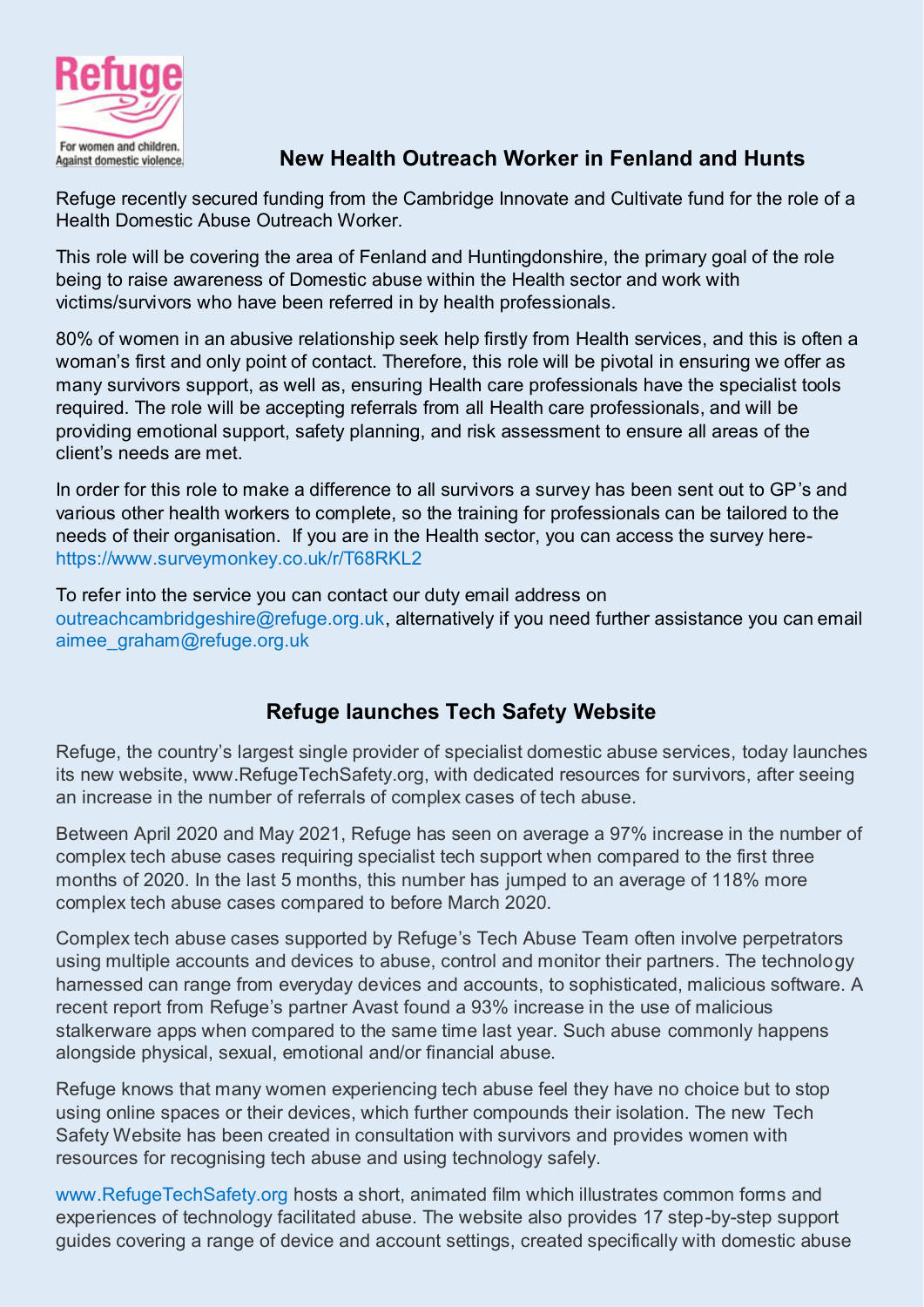survivors' safety in mind. The guides provide easy to follow instructions on how to secure the settings for a range of commonly used devices and accounts, with cautions provided throughout where an action could notify an abuser. The website also includes an interactive Tech Safety Tool (chatbot) with video guides for securing accounts and devices in English, Urdu, Polish and Spanish.

### **Ruth Davison, Refuge Chief Executive Officer, said:**

"Refuge is thrilled to be launching a new [www.RefugeTechSafety.org,](http://www.refugetechsafety.org/) created together with survivors, to empower women and children to use technology safely. In the past year**,** many of us will have turned to technology to keep in touch with loved ones and to connect with the world. However, at Refuge we're aware that perpetrators of domestic abuse often use technology as a tool of abuse – this can force survivors offline and further isolate them from their support networks. No survivor of abuse should feel the need to stop using online spaces. No woman should feel too afraid to use her devices. No one should have to face domestic abuse alone and without support.

In the past year, we've seen growing numbers of complex tech abuse cases that require our specialist support. That's why we're now sharing our resources and expert knowledge with the public, so women can protect themselves from abuse and not be forced offline due to domestic abuse. For any woman experiencing tech abuse, you are not alone, Refuge is here for you."

### **Amy Aldworth, survivor of tech abuse supported by Refuge, said:**

"Refuge's Tech Abuse Team supported me when I was being stalked and harassed online by a man I had met via a dating app. At the time, the abuse felt insurmountable and my mental health and ability to work were severely affected. My Refuge Tech Advocate supported me to secure the privacy and location settings of my online accounts, helping me feel safer online. She also assisted me in gathering evidence for the police and with her support I was able to secure a Stalking Protection Order against my abuser.

Often women in my situation may not know where to turn to or what their options are which is why I'm so pleased to have been involved in the creation of [www.RefugeTechSafety.org.](http://www.refugetechsafety.org/) Along with other women Refuge has supported, I gave my insights to ensure the website works for women experiencing tech abuse. It's great to see that the resources that helped me through such a difficult time of my life will be available to other women in similar situations."

### **New project launches in Wisbech**

Swan project aims to work with women who have suffered domestic violence and will be offering courses including first aid, CV skills, healthy eating, physical activity, mental health first aid a social trip and more.

Yoga 12-1:30pm starting 1<sup>st</sup> June 2021 (including tea and coffee after the class) until at least December 2021 at the Oasis in Wisbech.

Confidence courses 10 weeks starting in September for Thursday daytime also at the Oasis in Wisbech.

For more details contact Lauren Bremner – [Lbremner@fenland.gov.uk](mailto:Lbremner@fenland.gov.uk)